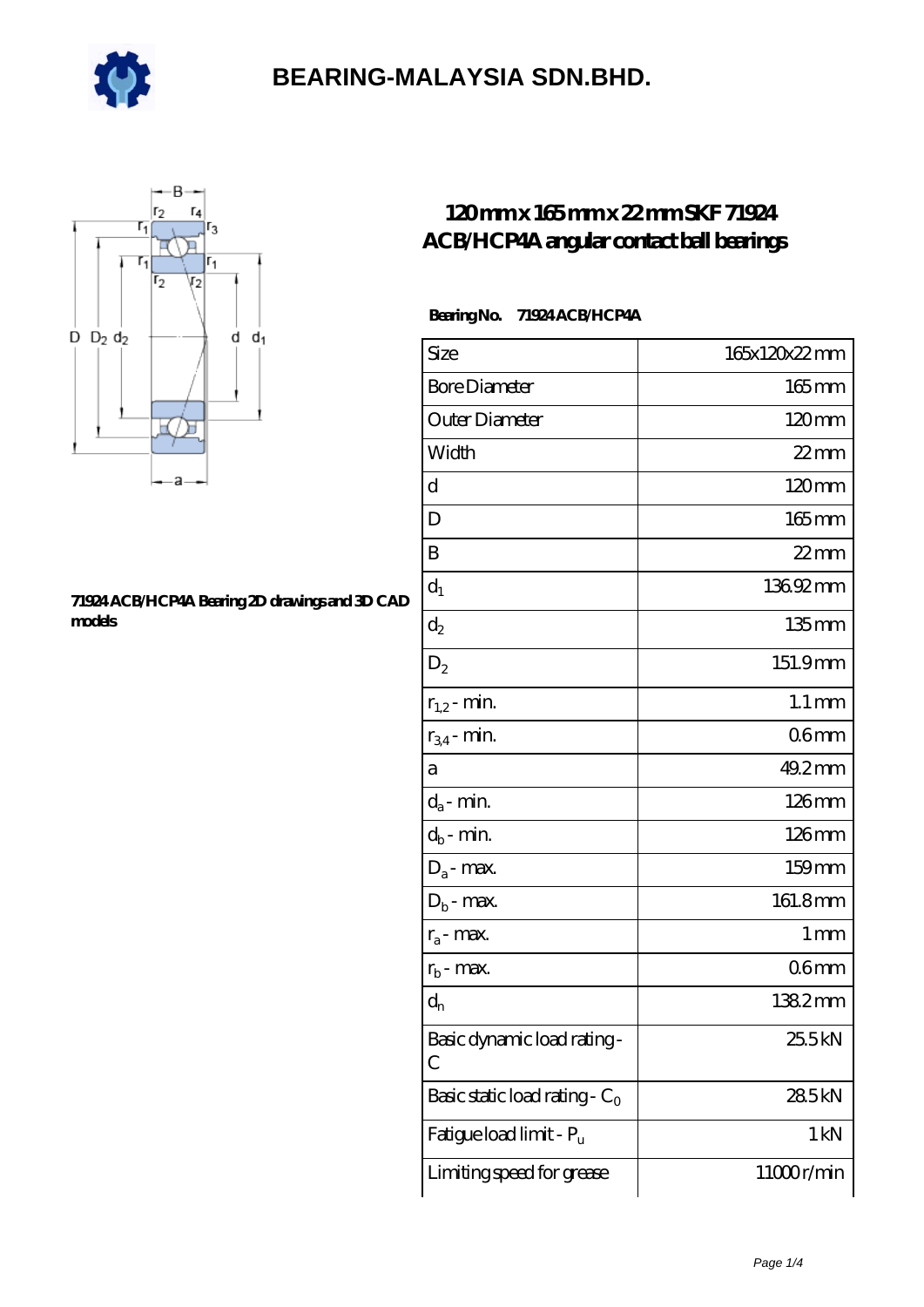

| lubrication                           |                     |
|---------------------------------------|---------------------|
| Limiting speed for oil<br>lubrication | 17000mm/min         |
| Ball - $D_w$                          | 8731 mm             |
| Ball - z                              | 41                  |
| $G_{ref}$                             | 1401 cm3            |
| Calculation factor - e                | 068                 |
| Calculation factor - $Y_2$            | 0.87                |
| Calculation factor - $Y_0$            | 038                 |
| Calculation factor - $X_2$            | 0.41                |
| Calculation factor - $Y_1$            | 092                 |
| Calculation factor - $Y_2$            | 1.41                |
| Calculation factor - $Y_0$            | 0.76                |
| Calculation factor - $X_2$            | 067                 |
| Preload class $A - G_A$               | 155N                |
| Preload class $B - G_B$               | 310N                |
| Preload class $C - G_C$               | 930N                |
| Calculation factor - f                | 1.13                |
| Calculation factor - $f_1$            | 099                 |
| Calculation factor - f <sub>2A</sub>  | 1                   |
| Calculation factor - f <sub>2B</sub>  | 1.02                |
| Calculation factor - $f_{\chi}$       | 1.08                |
| Calculation factor - f <sub>HC</sub>  | 1.01                |
| Preload class A                       | 210N/micron         |
| Preload class B                       | 271 N/micron        |
| Preload class C                       | 411 N/micron        |
| $d_1$                                 | 13692mm             |
| $d_2$                                 | $135$ mm            |
| $D_2$                                 | 151.9mm             |
| $r_{1,2}$ min.                        | $1.1 \,\mathrm{mm}$ |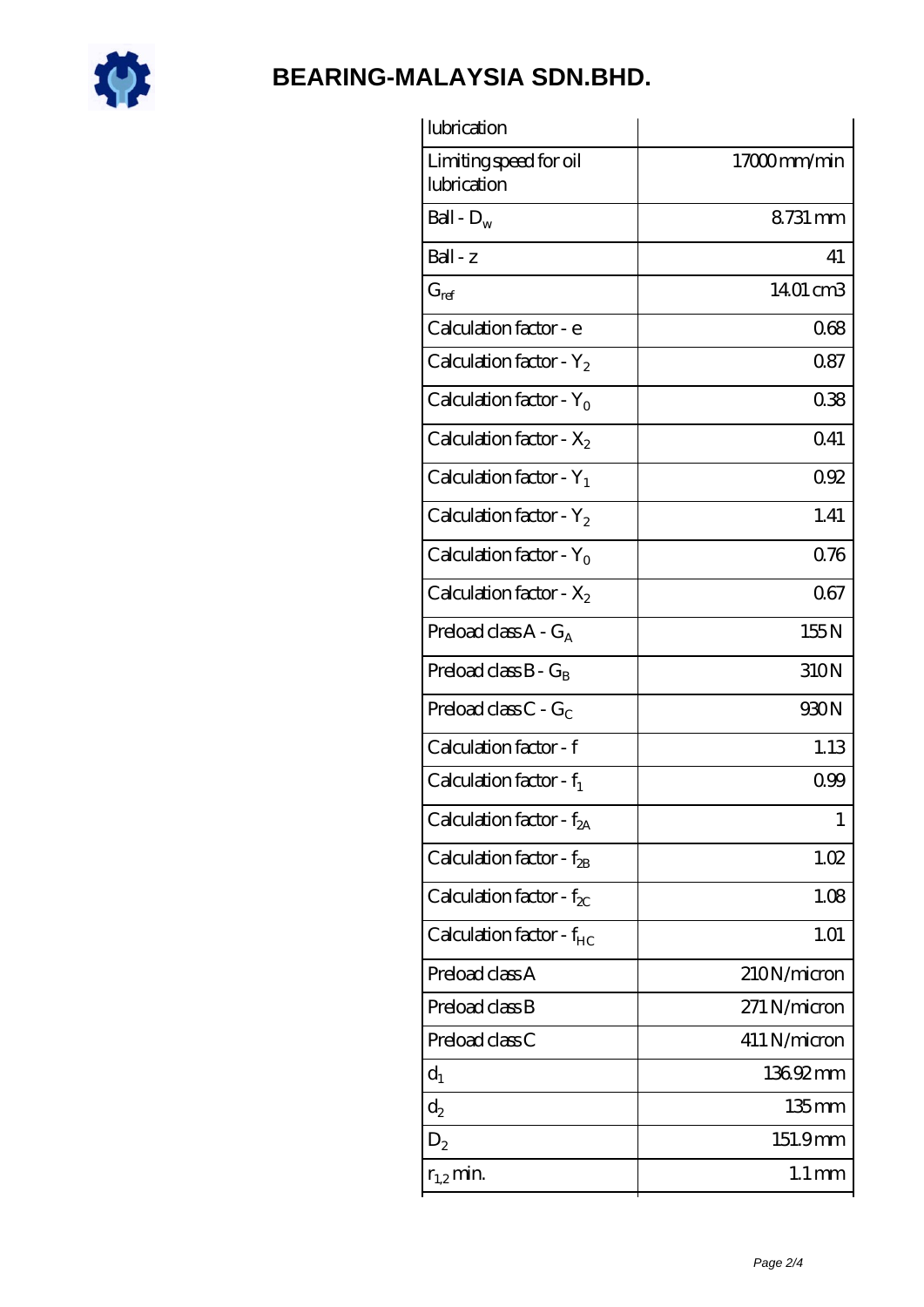

| $r_{34}$ min.                               | 06 <sub>mm</sub>       |
|---------------------------------------------|------------------------|
| $d_a$ min.                                  | 126mm                  |
| $d_b$ min.                                  | $126$ mm               |
| $D_a$ max.                                  | $159$ mm               |
| $D_{\rm b}$ max.                            | 161.8mm                |
| $r_a$ max.                                  | $1 \,\mathrm{mm}$      |
| $r_{\rm b}$ max.                            | 06 <sub>mm</sub>       |
| $d_{n}$                                     | 1382mm                 |
| Basic dynamic load rating C                 | 338kN                  |
| Basic static load rating $C_0$              | 45 <sub>kN</sub>       |
| Fatigue load limit Pu                       | 1.02kN                 |
| Attainable speed for grease<br>lubrication  | 11000r/min             |
| Attainable speed for oil-air<br>lubrication | 17000r/min             |
| Ball diameter $D_w$                         | 8731 mm                |
| Number of balls z                           | 41                     |
| Reference grease quantity<br>$G_{ref}$      | 14.01 cm <sup>3</sup>  |
| Preload class $A G_A$                       | 155N                   |
| Static axial stiffness, preload<br>classA   | $210N/\mu$ m           |
| Preload class $BG_B$                        | 310N                   |
| Static axial stiffness, preload<br>classB   | $271\,\mathrm{N}\mu$ m |
| Preload class C $G_C$                       | 930N                   |
| Static axial stiffness, preload<br>classC   | $411$ N/ $\mu$ m       |
| Calculation factor f                        | 1.13                   |
| Calculation factor $f_1$                    | 0.99                   |
| Calculation factor $f_{2A}$                 | 1                      |
| Calculation factor f <sub>2B</sub>          | 1.02                   |
| Calculation factor $f_{\chi}$               | 1.08                   |
| Calculation factor f <sub>HC</sub>          | 1.01                   |
|                                             |                        |